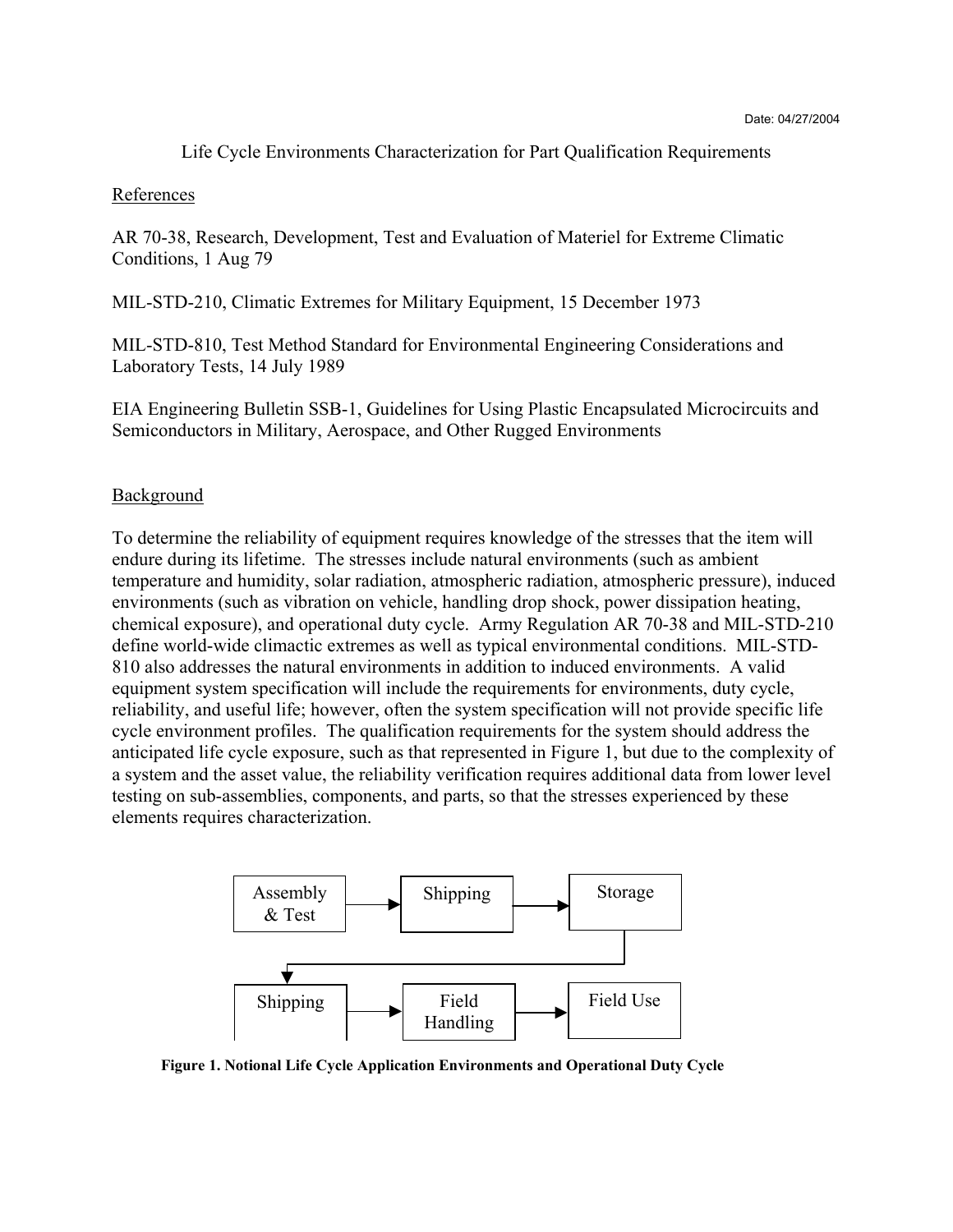

**Figure 2. Sequential environments testing compared to parallel environments approach** 

Figure 2 presents two common qualification test approaches applied at any particular assembly level. The sequential environments approach provides the best method of assessing the effects of life cycle stresses, since it addresses cumulative degradation from the various environments and operating conditions, as well as the potential synergies that amplify the effect of a particular environment due to exposure to a previous environment. The parallel test approach cannot evaluate these synergistic effects, since it does not expose the product to multiple environments.

## Approach

The development of qualification requirements for a part necessitates the understanding and documentation of the anticipated life cycle environmental exposure and operational duty cycle. Figure 1 depicts a generic typical life cycle scenario for a product. Each of the life cycle elements includes environmental stresses and operational duty cycles that will consume some of the useful life of the item. Some of these environments induce synergistic effects, so that the order and combination of stresses becomes important in overall effect on the product. These system level stresses will induce possibly attenuated or amplified stresses at the part level. For instance, solar radiation and power dissipation can elevate part temperatures far above the ambient temperature of the system, yet the thermal mass of the system can attenuate temperature changes.

Qualification requirements for a part will typically include accelerated stress tests, since the application requirements will specify lifetimes in excess of practical test times. The use of accelerated test conditions then require the use of degradation mechanism models to correlate such conditions to actual use conditions. To address the sequential and simultaneous stresses,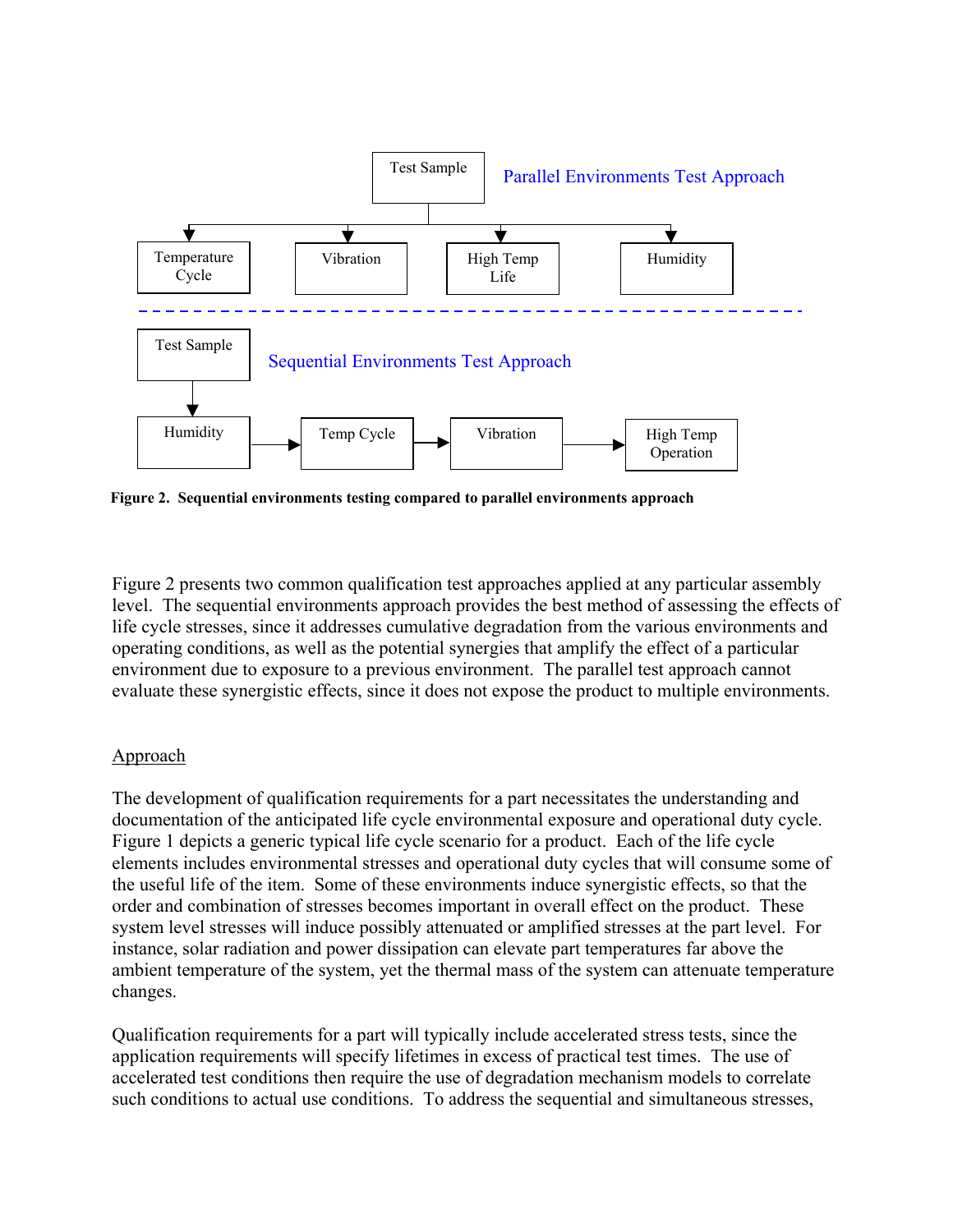the qualification requirements must reflect the synergies of the various degradation mechanisms by judicious ordering and combining of stresses. The application of degradation models must address the range of possible degradation mechanisms and associated model parameters to develop test times that can detect degradation mechanisms with low acceleration factors. By proper ordering of sequential environments, the superposition of the degradation effects can approximate the actual use conditions. EIA SSB-1 provides a comprehensive summary of failure mechanisms that apply to plastic encapsulated microcircuits (and can be extended to some other part and package types) along with discussion on applying superposition of stresses to evaluate life cycle reliability. The models in SSB-1 do not address the degradation synergies of the various environments.



**Figure 3. Representation of Cumulative Failure f or actual use condition and accelerated test condition** 

Figure 3 represents the cumulative failure distributions of the actual use and accelerated test conditions using the Weibull distribution, where a particular failure mechanism causes a cumulative failure distribution with Weibull slope, β actual, and 0.01% failing at the "life requirement." Under accelerated stress, the failure mechanism will cause a cumulative failure distribution shifted in time to result in 0.01% failure at an earlier time, t accelerated. In general. the Weibull slope can be different between the accelerated and actual use conditions (such as  $\beta_1$ ) and  $\beta_3$ ), and only for the case where the use condition time,  $t_{use}$ , is proportional to the accelerated condition time,  $t_{\text{accel}}$ , (e.g.,  $t_{\text{use}} = AF * t_{\text{accel}}$ , where AF is the acceleration factor) will the slopes will be equal. A relatively generic transform of  $t_{use} = AF*(t_{accel})^n$  implies that  $\beta$ use =  $\beta$ accel/n. With a large sample size, a test can determine the time for a cumulative failure fraction of interest and then use the acceleration model transform to determine when that particular cumulative failure fraction will occur in actual use. Sample size limitations often require assessment at a higher cumulative failure fraction. In this case, assumptions about the Weibull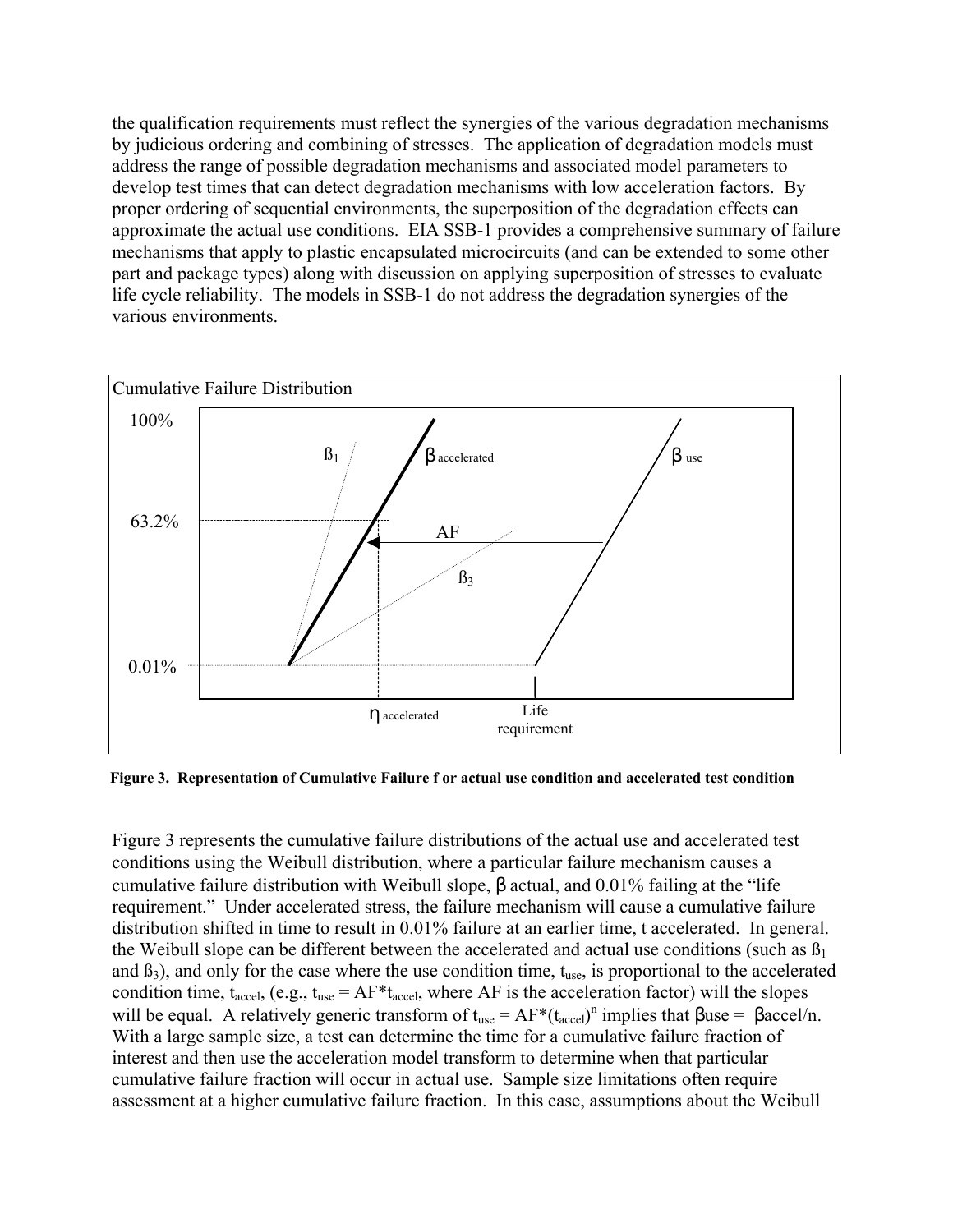slope transform will impact the acceptance criteria. The existence of multiple failure mechanisms within a part with different acceleration factors under a particular stress further complicates the development of acceptance criteria for a sample test. Figure 4 shows the influence of activation energy,  $E_a$ , assumptions on the acceleration factor for the Arrhenius model,  $t_{failure} = Ae^{(Ea/kT)}$ , which provides an example of the importance in assessing both the range of applicable model parameters for a given failure mechanism (may depend on process control) and for accounting for competing failure mechanisms in a given part. The final test requirements must account for all of these concerns along with the consumer and producer risks (i.e., the risk of accepting "bad" parts and the risk of rejecting "good" parts).



**Figure 4. Acceleration Factor dependence on activation energy for the Arrhenius reaction rate model, showing large sensitivity to activation energy assumptions** 

To determine appropriate test sample sizes requires consideration of the intended failure rate, and the failure distributions in both use and under accelerated conditions. The simplest case involves mechanisms where the failure mechanisms have the same shape, and represents the common assumption where both situations result in an exponential (constant failure rate) distribution. Consider a requirement that specifies less than  $1\%$  failure at t<sub>life</sub>. A sample size of 230 units with no failures would provide 90% confidence in meeting that requirement. If test data on similar devices with the same failure mechanism exists to show that an accelerated test can provide acceleration,  $AF$ , a test time on these 230 units of  $t_{\text{life}}/AF$  will assure meeting the requirement. The representation in Figure 5 suggests that increasing the test time can accommodate a smaller test sample, since longer test times allow sensitivity to larger cumulative failure quantities. In this case, using 10% cumulative failures as the performance measure requires a longer test time,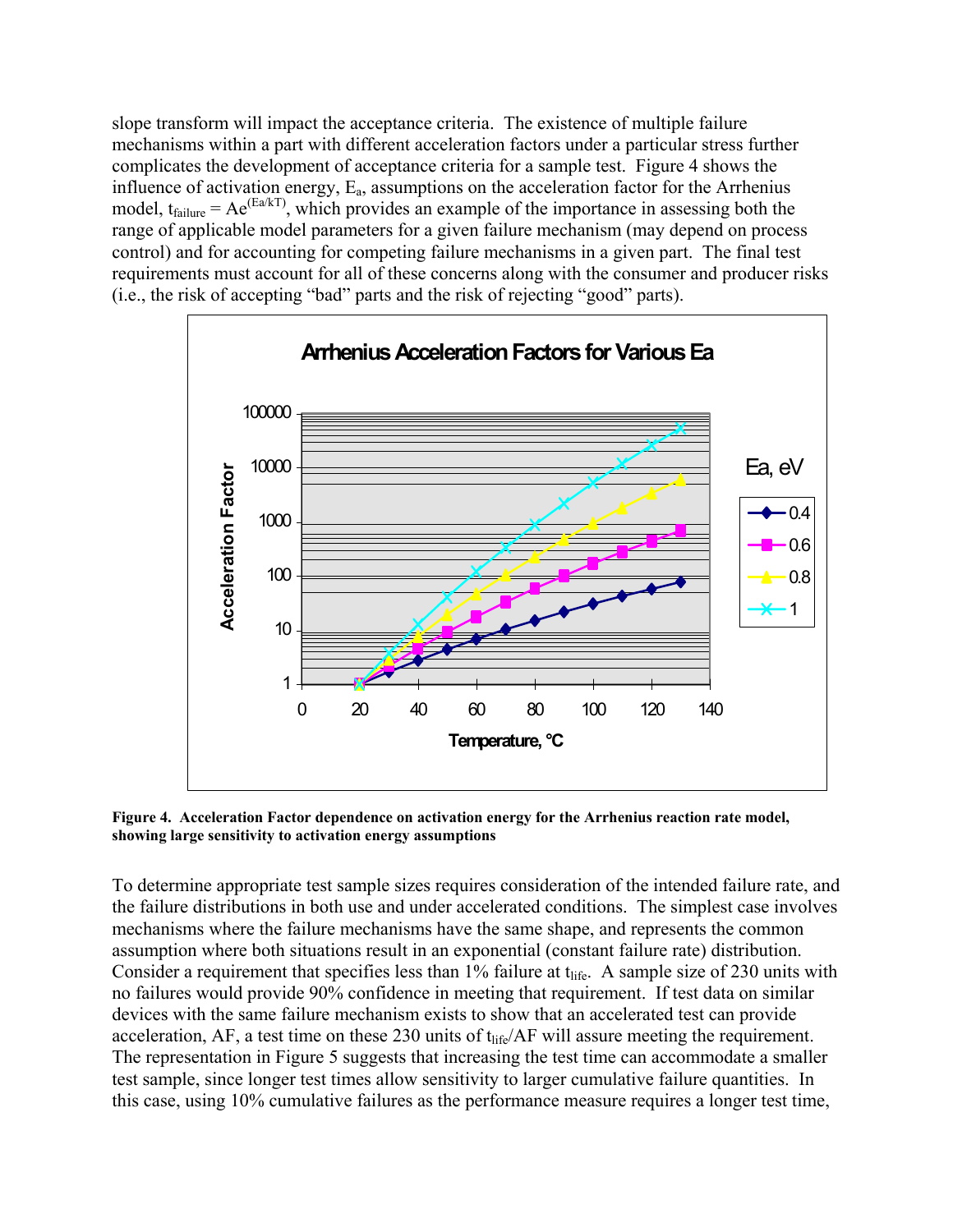but fewer samples (i.e., a sample of 22 provides 90% confidence of fewer than 10% defective). The uncertainty in the actual failure distribution poses the risk that this assumption will result in improper characterization of the 1% failure point of interest. In addition, the general case with



**Figure 5. Weibull distribution representation of actual use and accelerated test conditions for consideration of sample size and failure rate requirements**

no similarity between the use and accelerated condition failure distributions (e.g., different β's for the Weibull distribution, see figure 3) introduces uncertainty into the validity of the estimate that requires assessment in the test development rationale.

Failure mechanism models often only address the wear-out of properly assembled devices, and do not necessarily relate to devices constructed with inadequate process control or materials. If the mainstream part capability greatly exceeds the projected life requirement, the test specification may require extension to verify the absence of process or material variations that cause early failures in a small portion of the part population. For instance, evaluation of an application requirement may indicate that 100 temperature cycles over a wide range equates to the life cycle requirement, yet the general part qualification requirements include 500 temperature cycles.

## Summary

The qualification requirements should account for the life cycle environments and duty cycle, as well as the failure mechanism model parameter assumptions and the test sample size. The approach described herein provides a generic approach for establishing qualification requirements for parts and assemblies. Table 1 summarizes the step involved in developing the qualification requirements.